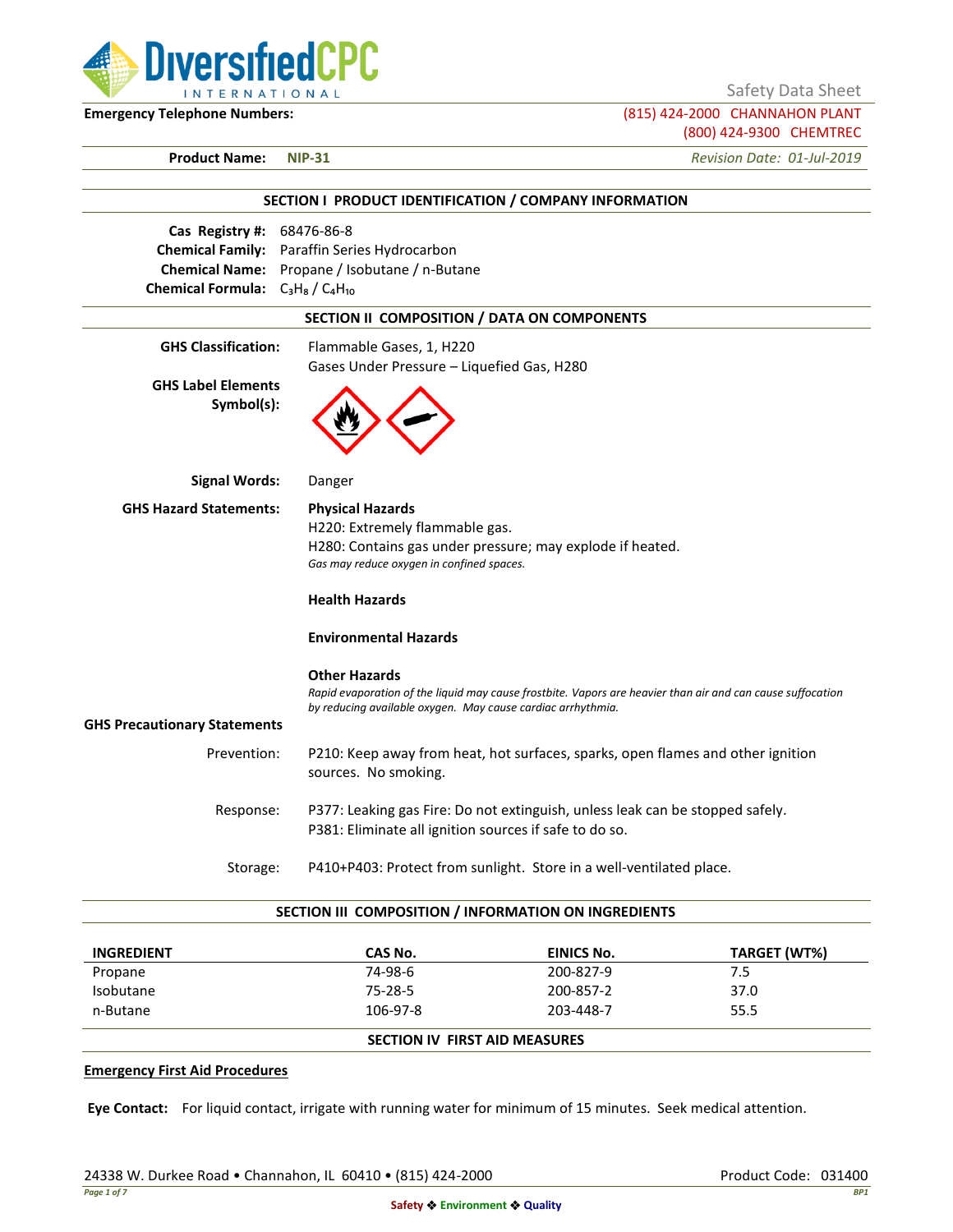

| Skin Contact: For liquid contact, warm areas gradually and get medical attention if there is evidence of frost bite or tissue |
|-------------------------------------------------------------------------------------------------------------------------------|
| damage. Flush area with lukewarm water. Do not rub affected area. If blistering occurs, apply a sterile                       |
| dressing. Seek medical attention.                                                                                             |
|                                                                                                                               |

**Inhalation:** Remove to fresh air. Artificial respiration and/or oxygen may be necessary. Consult a physician. **Ingestion:** This material is a gas under normal atmospheric conditions and ingestion is unlikely.

Most important symptoms and effects

**Acute:** Anesthetic effects at high concentrations.

**Delayed:** None known or anticipated. See Section 11 for information on effects from chronic exposure, if any.

**Notes to Physician:** Epinephrine and other sympathomimetic drugs may initiate cardiac arrhythmias in persons exposed to high concentrations of hydrocarbon solvents (e.g., in enclosed spaces or with deliberate abuse). The use of other drugs with less arrhythmogenic potential should be considered. If sympathomimetic drugs are administered, observe for the development of cardiac arrhythmias.

## **SECTION V FIRE FIGHTING MEASURES**

## **Suitable Extinguishing Media:**

Water spray, Water mist, Foam, Dry chemical or Carbon Dioxide. Carbon dioxide can displace oxygen. Use caution when applying carbon dioxide in confined spaces.

## **Fire Fighting Procedures:**

For fires beyond the initial stage, emergency responders in the immediate hazard area should wear protective clothing. When the potential chemical hazard is unknown, in enclosed or confined spaces, a self contained breathing apparatus should be worn. In addition, wear other appropriate protective equipment as conditions warrant (see Section 8). Isolate immediate hazard area and keep unauthorized personnel out. Stop spill/release if it can be done safely. If this cannot be done, allow fire to burn. Move undamaged containers from immediate hazard area if it can be done safely. Stay away from ends of container. Water spray may be useful in minimizing or dispersing vapors and to protect personnel. Cool equipment exposed to fire with water, if it can be done safely.

## **Unusual Fire and Explosion Hazards:**

Extremely flammable. Contents under pressure. This material can be ignited by heat, sparks, flames, or other sources of ignition. The vapor is heavier than air. Vapors may travel considerable distances to a source of ignition where they can ignite, flash back, or explode. May create vapor/air explosion hazard indoors, in confined spaces, outdoors, or in sewers. If container is not properly cooled, it can rupture in the heat of a fire. Drains can be plugged and valves made inoperable by the formation of ice if rapid evaporation of large quantities of the liquefied gas occurs. Do not allow run-off from fire fighting to enter drains or water courses – may cause explosion hazard in drains and may reignite.

**Hazardous Combustion Products**: Combustion may yield smoke, carbon monoxide, and other products of incomplete combustion. Oxides of nitrogen and sulfur may also be formed.

*See Section 9 for Flammable Properties including Flash Point and Flammable (Explosive) Limits.*

## **NPCA - HMIS RATINGS**

| <b>HEALTH</b>              |  |
|----------------------------|--|
| <b>FLAMMABILITY</b>        |  |
| <b>REACTIVITY</b>          |  |
| <b>PERSONAL PROTECTION</b> |  |

**PERSONAL PROTECTION - (***Personal Protection Information To Be Supplied By The User)*

## **SECTION VI ACCIDENTAL RELEASE MEASURES**

**Steps To Be Taken If Material Is Released or Spilled**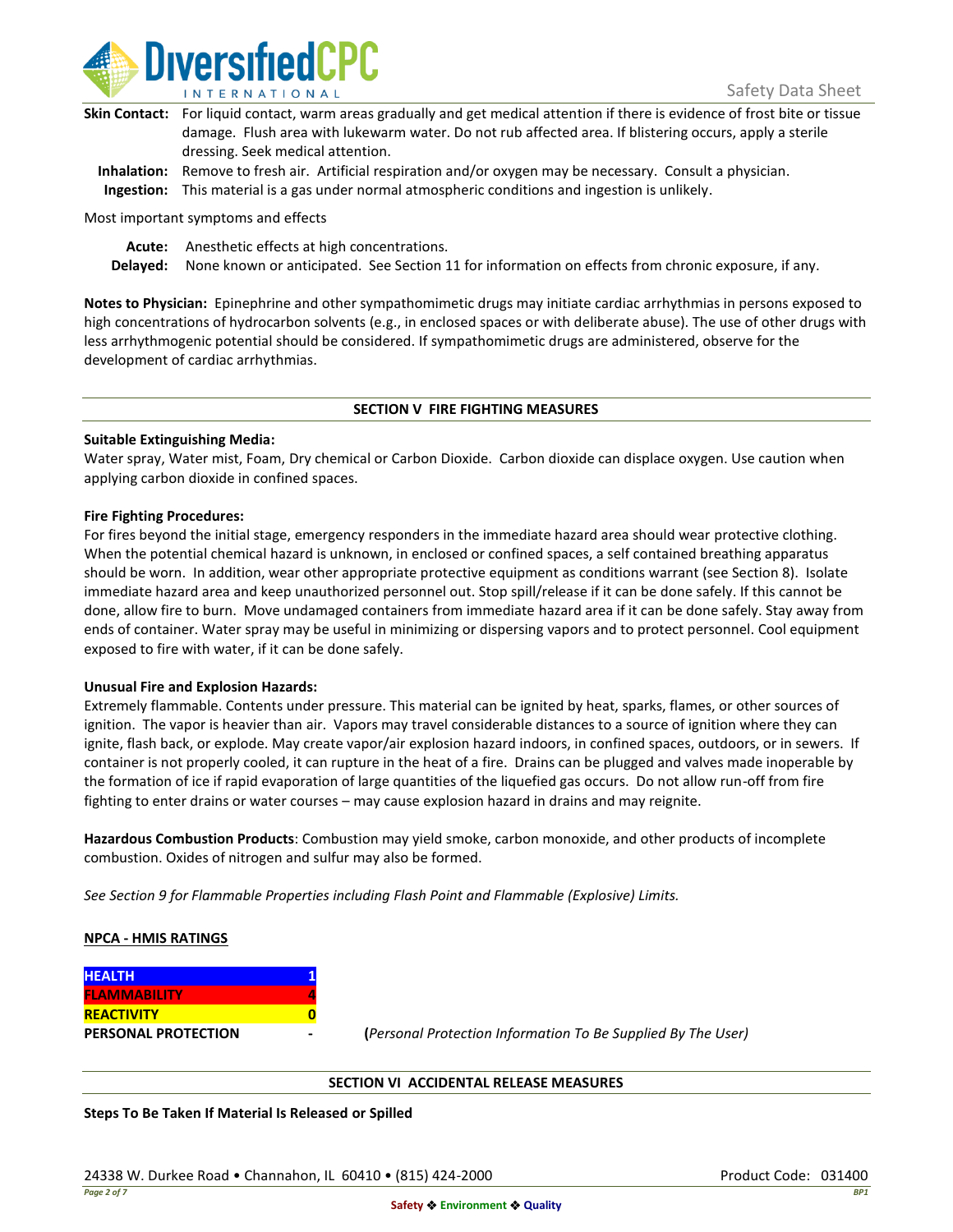

Avoid sources of ignition - ventilate area. Use water fog to evaporate or ventilate. Protect body against contact with liquid. If confined space - use self contained breathing apparatus. Consult local fire authorities.

**Personal Precautions:** Extremely flammable. Spillages of liquid product will create a fire hazard and may form an explosive atmosphere. Keep all sources of ignition and hot metal surfaces away from spill/release if safe to do so. The use of explosion-proof electrical equipment is recommended. Beware of accumulation of gas in low areas or contained areas, where explosive concentrations may occur. Prevent from entering drains or any place where accumulation may occur. Ventilate area and allow to evaporate. Stay upwind and away from spill/release. Avoid direct contact with material. For large spillages, notify persons downwind of the spill/release, isolate immediate hazard area and keep unauthorized personnel out. Wear appropriate protective equipment, including respiratory protection, as conditions warrant (see Section 8). See Sections 2 and 7 for additional information on hazards and precautionary measures.

**Environmental Precautions:** Stop spill/release if it can be done safely. Water spray may be useful in minimizing or dispersing vapors. If spill occurs on water notify appropriate authorities and advise shipping of any hazard.

**Methods for Containment and Clean-Up**: Notify relevant authorities in accordance with all applicable regulations.

Recommended measures are based on the most likely spillage scenarios for this material; however local conditions and regulations may influence or limit the choice of appropriate actions to be taken.

# **SECTION VII HANDLING AND STORAGE**

**Precautions for safe handling:** Comply with state and local regulations covering liquefied petroleum gases. Comply with NFPA Pamphlet #58. Keep away from heat or sources of ignition. Prohibit smoking in areas of storage or use. Take precautionary measures against static discharge. Use good personal hygiene practices and wear appropriate personal protective equipment (see section 8).

Contents are under pressure. Gases can accumulate in confined spaces and limit oxygen available for breathing. Use only with adequate ventilation. The use of explosion-proof electrical equipment is recommended and may be required (see appropriate fire codes). Refer to NFPA-70 and/or API RP 2003 for specific bonding/grounding requirements. Electrostatic charge may accumulate and create a hazardous condition when handling or processing this material. To avoid fire or explosion, dissipate static electricity during transfer by grounding and bonding containers and equipment before transferring material.

Do not enter confined spaces such as tanks or pits without following proper entry procedures such as ASTM D-4276 and 29CFR 1910.146.

**WARNING**: Unless otherwise specifically indicated, no odorant is added to this product. You cannot depend upon your sense of smell for leak detection! Ensure appropriate gas detection is available and working for the detection of leaks.

**Conditions for safe storage:** Keep container(s) tightly closed and properly labeled. Use and store this material in cool, dry, well ventilated areas away from heat, direct sunlight, hot metal surfaces, and all sources of ignition. Store only in approved containers. Post area "No Smoking or Open Flame." Keep away from any incompatible material (see Section 10). Protect container(s) against physical damage. Outdoor or detached storage is preferred. Indoor storage should meet OSHA standards and appropriate fire codes.

"Empty" containers retain residue and may be dangerous. Do not pressurize, cut, weld, braze, solder, drill, grind, or expose such containers to heat, flame, sparks, or other sources of ignition. They may explode and cause injury or death. Avoid exposing any part of a compressed-gas cylinder to temperatures above 125F (51.6C).

Gas cylinders should be stored outdoors or in well ventilated storerooms at no lower than ground level and should be quickly removable in an emergency.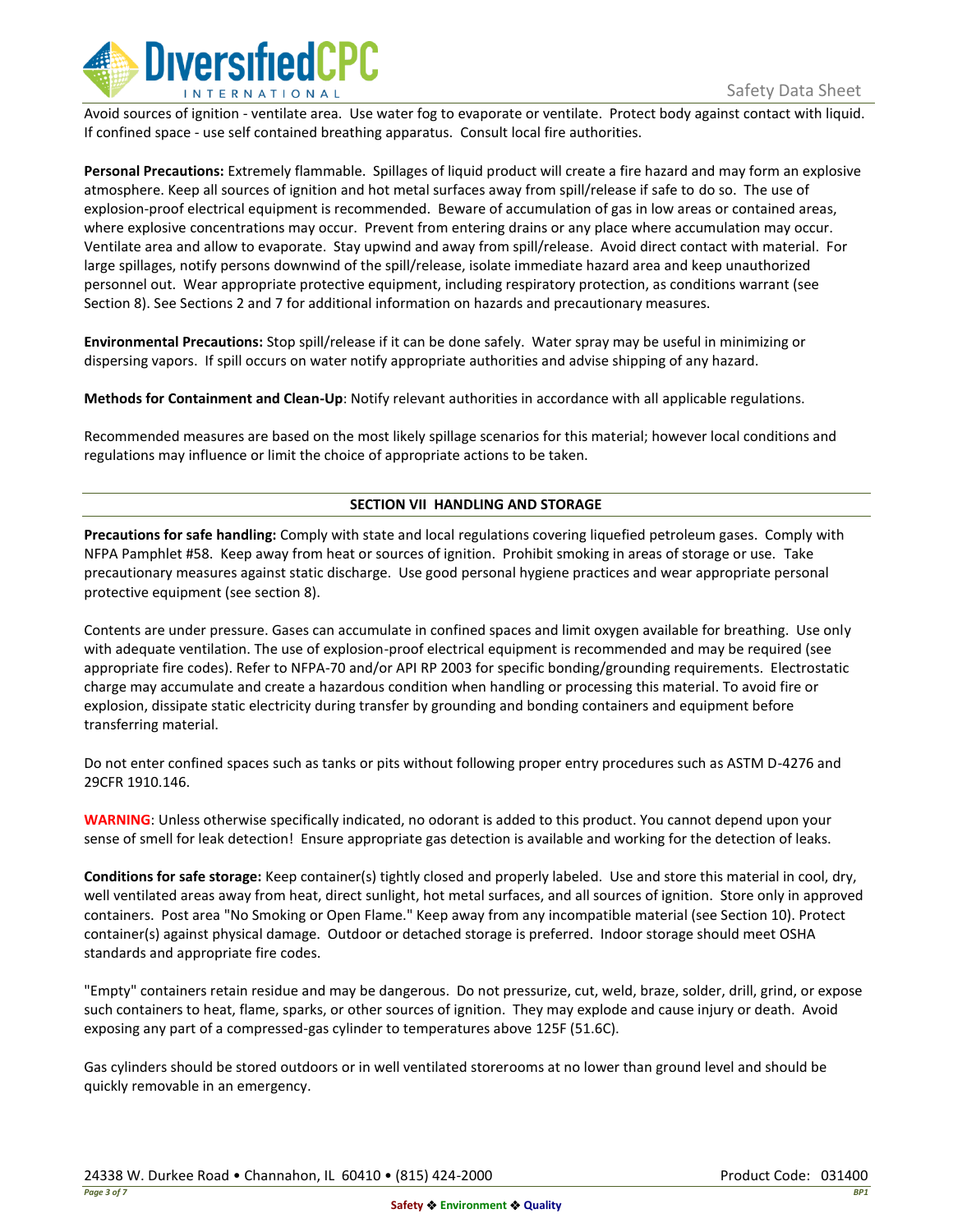

## **SECTION VIII EXPOSURE CONTROLS / PERSONAL PROTECTION**

## **Exposure Limits**

| Component                      |                                                                                                                                                                                                                                                                                                                                                                                                                                                                                                                                            | <b>ACIGH</b> | <b>ACIGH</b>      | <b>OSHA PEL</b> |                                                                                                                                                                                  |
|--------------------------------|--------------------------------------------------------------------------------------------------------------------------------------------------------------------------------------------------------------------------------------------------------------------------------------------------------------------------------------------------------------------------------------------------------------------------------------------------------------------------------------------------------------------------------------------|--------------|-------------------|-----------------|----------------------------------------------------------------------------------------------------------------------------------------------------------------------------------|
|                                |                                                                                                                                                                                                                                                                                                                                                                                                                                                                                                                                            | TLV (TWA)    | <b>TLV (STEL)</b> | (TWA)           | <b>OTHER PEL</b>                                                                                                                                                                 |
| Propane                        |                                                                                                                                                                                                                                                                                                                                                                                                                                                                                                                                            | Simple       | Simple            | 1000 ppm        |                                                                                                                                                                                  |
|                                |                                                                                                                                                                                                                                                                                                                                                                                                                                                                                                                                            | Asphyxiant   | Asphyxiant        |                 |                                                                                                                                                                                  |
| Isobutane                      |                                                                                                                                                                                                                                                                                                                                                                                                                                                                                                                                            |              | 1000 ppm          |                 |                                                                                                                                                                                  |
| n-Butane                       |                                                                                                                                                                                                                                                                                                                                                                                                                                                                                                                                            |              | 1000 ppm          |                 |                                                                                                                                                                                  |
| <b>Engineering Controls:</b>   |                                                                                                                                                                                                                                                                                                                                                                                                                                                                                                                                            |              |                   |                 | If current ventilation practices are not adequate to maintain airborne concentrations below<br>the established exposure limits, additional engineering controls may be required. |
| <b>Personal Protection:</b>    |                                                                                                                                                                                                                                                                                                                                                                                                                                                                                                                                            |              |                   |                 |                                                                                                                                                                                  |
| Eye/Face Protection:           | The use of eye protection (such as splash goggles) that meets or exceeds ANSI Z.87.1 is<br>recommended when there is potential liquid contact to the eye. Depending on conditions<br>of use, a face shield may be necessary.                                                                                                                                                                                                                                                                                                               |              |                   |                 |                                                                                                                                                                                  |
| <b>Skin Protection:</b>        | Impervious, insulated gloves recommended.                                                                                                                                                                                                                                                                                                                                                                                                                                                                                                  |              |                   |                 |                                                                                                                                                                                  |
| <b>Respiratory Protection:</b> | A NIOSH approved, self-contained breathing apparatus (SCBA) or equivalent operated in a<br>pressure demand or other positive pressure mode should be used in situations of oxygen<br>deficiency (oxygen content less than 19.5 percent), unknown exposure concentrations, or<br>situations that are immediately dangerous to life or health (IDLH).<br>A respiratory protection program that meets or is equivalent to OSHA 29 CFR 1910.134 and<br>ANSI Z88.2 should be followed whenever workplace conditions warrant a respirator's use. |              |                   |                 |                                                                                                                                                                                  |

Suggestions provided in this section for exposure control and specific types of protective equipment are based on readily available information. Users should consult with the specific manufacturer to confirm the performance of their protective equipment. Specific situations may require consultation with industrial hygiene, safety, or engineering professionals.

### **SECTION IX PHYSICAL AND CHEMICAL PROPERTIES**

| <b>Odor Threshold: No Data</b>                | <b>pH:</b> Not Applicable | Appearance & Odor: Clear, colorless liquefied gas with sweet petroleum odor. |                                                   |
|-----------------------------------------------|---------------------------|------------------------------------------------------------------------------|---------------------------------------------------|
| <b>Melting / Freezing Point:</b> No Data      |                           | Initial Boiling Point / Range: $+9.6$ TO $+31.1$ °F                          |                                                   |
| Flash Point (Method): -156 °F (Estimated)     |                           |                                                                              | <b>Evaporation Rate:</b> $>1$ (Ethyl Ether = 1.0) |
| Lower Explosion Limit: 1.8% (vol.) Gas in air |                           | Upper Explosion Limit: 9.5% (vol.) Gas in air                                |                                                   |
| Vapor Pressure @ 70 °F: 31 PSIG               |                           | Vapor Density (air = $1.00$ ): $1.96$                                        |                                                   |
| <b>Specific Gravity (H2O = 1.00):</b> $0.57$  |                           | Solubility in Water @ 70 °F: 0.008%                                          |                                                   |
| Percent Volatile by Volume: 100%              |                           | Auto-ignition temperature: No Data                                           |                                                   |
| <b>Decomposition Data:</b> No Data            |                           | Viscosity: No Data                                                           |                                                   |

### **SECTION X STABILITY AND REACTIVITY**

| <b>Stability:</b> Stable                     |
|----------------------------------------------|
| Hazardous Polymerization: Can not occur      |
| None.                                        |
| Carbon monoxide, volatile hydrocarbon vapors |
| High heat, spark, and open flames            |
|                                              |

# **SECTION XI TOXICOLOGICAL INFORMATION**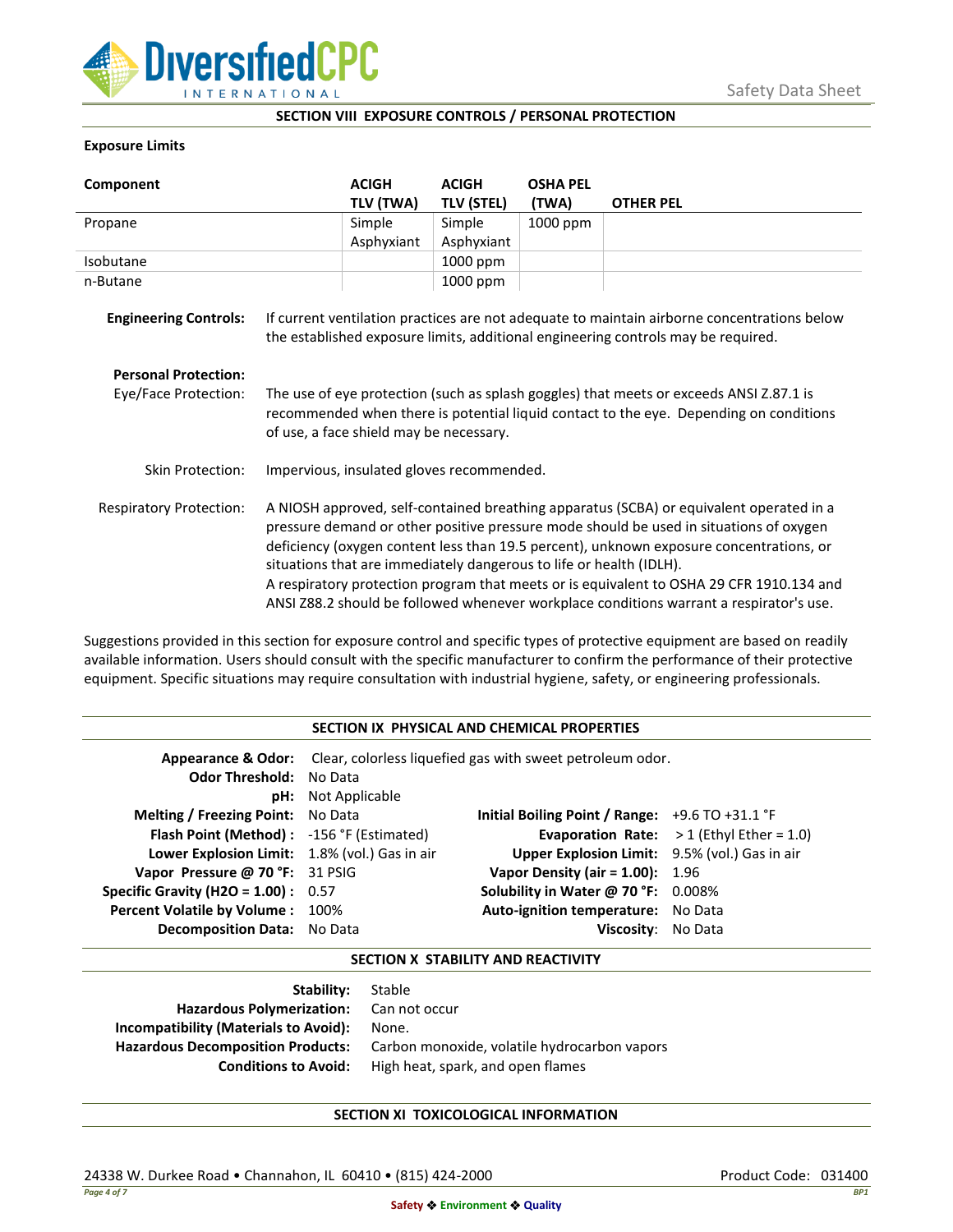

# **Effects Of Over Exposure**

**Ingestion:** Aspiration hazard!

- **Inhalation:** Inhalation of vapor may produce anesthetic effects and feeling of euphoria. Prolonged overexposure can cause rapid breathing, headache, dizziness, narcosis, unconsciousness, and death from asphyxiation, depending on concentration and time of exposure.
- **Skin Contact:** Contact with evaporating liquid can cause frostbite.

**Eye Contact:** Liquid can cause severe irritation, redness, tearing, blurred vision, and possible freeze burns.

**Specific Target Organ Toxicity (Single Exposure):** Not expected to cause organ effects from single exposure. **Specific Target Organ Toxicity (Repeated Exposure):** Not expected to cause organ effects from repeated exposure. **Carcinogenicity:** Not expected to cause cancer. This substance is not listed as a carcinogen by IARC, NTP or OSHA. **Germ Cell Mutagenicity:** Not expected to cause heritable genetic effects.

**Reproductive Toxicity:** Not expected to cause reproductive toxicity.

**Other Comments:** High concentrations may reduce the amount of oxygen available for breathing, especially in confined spaces. Hypoxia (inadequate oxygen) during pregnancy may have adverse effects on the developing fetus.

# **Information on Toxicological Effects of Components**

# **Propane**

*Target Organs:* No systemic or neurotoxic effects were noted in rats exposed to concentrations of propane as high as 12,000 ppm for 28 days.

*Reproductive Toxicity:* No adverse reproductive or developmental effects were observed in rats exposed to propane; no observed adverse effect level = 12,000 ppm.

# **n-Butane**

*Target Organs:* No systemic or neurotoxic effects were noted in rats exposed to concentrations of butane as high as 9,000 ppm for 28 days.

*Reproductive Toxicity:* No adverse reproductive or developmental effects were observed in rats exposed to butane; no observed adverse effect level = 12,000 ppm.

# **Isobutane**

*Target Organs:* No systemic or neurotoxic effects were noted in rats exposed to concentrations of isobutane as high as 9,000 ppm for 28 days.

*Reproductive Toxicity:* No adverse developmental effects were observed in rats exposed to concentrations of isobutane as high as 9000 ppm. Fertility and mating indices may have been affected at 9000 ppm but no effects were observed at 3000 ppm.

# **SECTION XII ECOLOGICAL INFORMATION**

**Toxicity:** Petroleum gases will readily evaporate from the surface and would not be expected to have significant adverse effects in the aquatic environment. Classification: No classified hazards.

**Persistence and Degradability:** The hydrocarbons in this material are expected to be inherently biodegradable. In practice, hydrocarbon gases are not likely to remain in solution long enough for biodegradation to be a significant loss process.

**Bioaccumulative Potential:** Not expected as having the potential to bioaccumulate.

**Mobility in Soil:** Due to the extreme volatility of petroleum gases, air is the only environmental compartment in which they will be found. In air, these hydrocarbons undergo photodegradation by reaction with hydroxyl radicals with half-lives ranging from 3.2 days for n-butane to 7 days for propane.

**Other Adverse Effects:** None anticipated.

## **SECTION XIII DISPOSAL INFORMATION**

## **Waste Disposal**

(1) Mechanical Recovery

24338 W. Durkee Road • Channahon, IL 60410 • (815) 424-2000 Product Code: 031400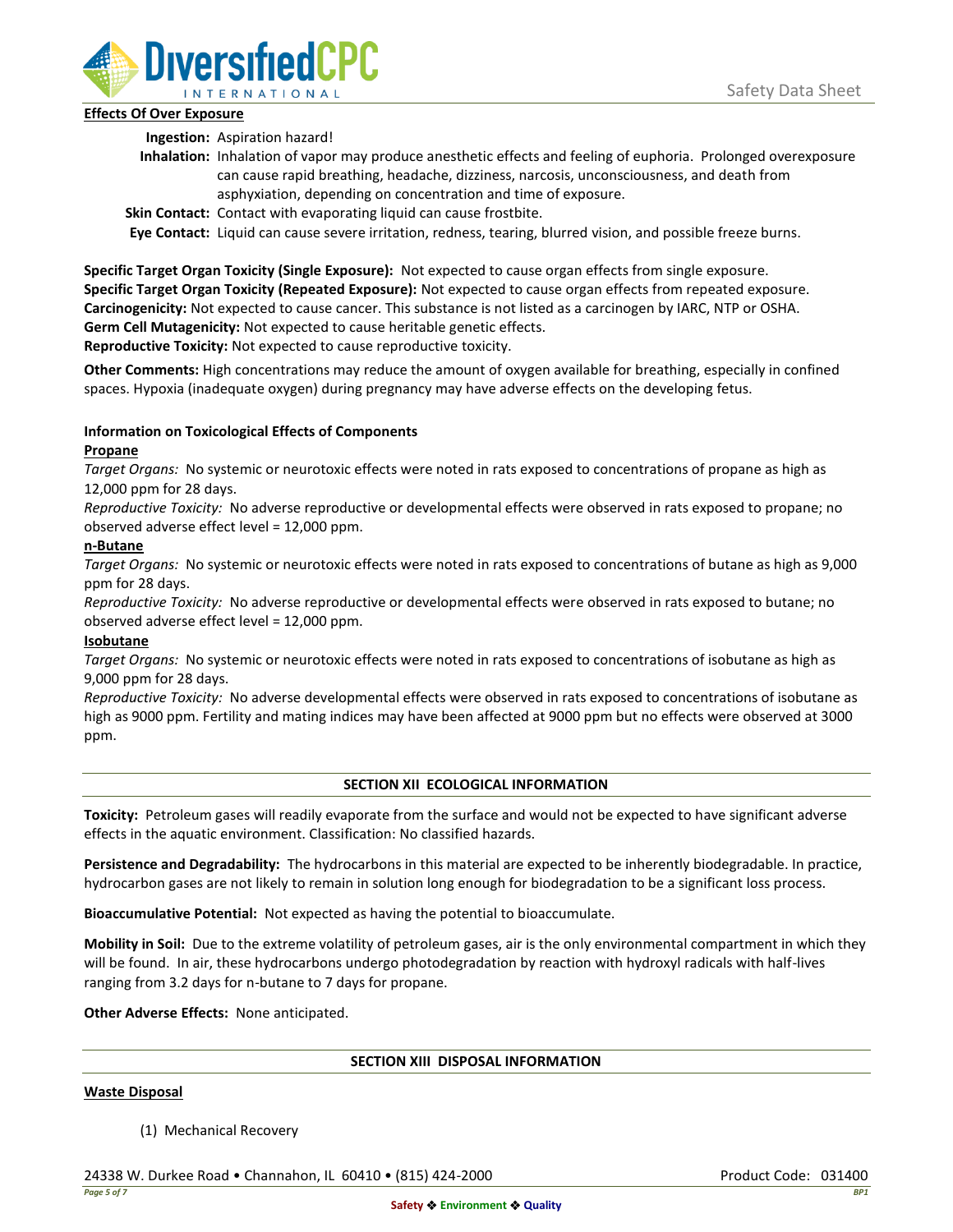

(2) Flare-Off At Safe Location (Vapors)

(3) Exhaust to Atmosphere in Safe Location (No Open Flames)

*\*\* Comply With All State and Local Regulations \*\**

## **SECTION XIV TRANSPORT INFORMATION**

### **Transport Information**

UN1075, Petroleum Gases, Liquefied , 2.1

# **SECTION XV REGULATIONS**

## **Regulatory Information**

## **Chemical Inventories**

**USA TSCA:** All components of this product are listed on the TSCA Inventory. **Europe Einecs:** All components in this product are listed on EINECS **Canada Domestic Substances List (DSL):** This product and/or all of its components are listed on the Canadian DSL. **Australia AICS:** All components of this product are listed on AICS. **Korea ECL:** All components in this product are listed on the Korean Existing Chemicals Inventory (KECI). **Japan Miti (ENCS):** All components of this product are listed on MITI.

### **SARA Title III:**

## **CERCLA/SARA (Section 302) Extremely Hazardous Substances and TPQs (in pounds):**

This material does not contain any chemicals subject to the reporting requirements of SARA 302 and 40 CFR 372.

## **SARA (311, 312) Hazard Class:**

| Acute Health:    | Yes |
|------------------|-----|
| Chronic Health:  | No  |
| Fire Hazard:     | Yes |
| Pressure Hazard: | Yes |

**SARA (313) Chemicals:** Not listed

**California Proposition 65:** This material does not contain any chemicals which are known to the State of California to cause cancer, birth defects or other reproductive harm at concentrations that trigger the warning requirements of California Proposition 65.

### **EC Classification:**



F+ Extremely flammable

**Risk phrases:** 12 Extremely flammable.

## **Safety phrases:**

9 Keep container in a well-ventilated place.

16 Keep away from sources of ignition -No smoking.

33 Take precautionary measures against static discharges.

## **SECTION XVI OTHER INFORMATION**